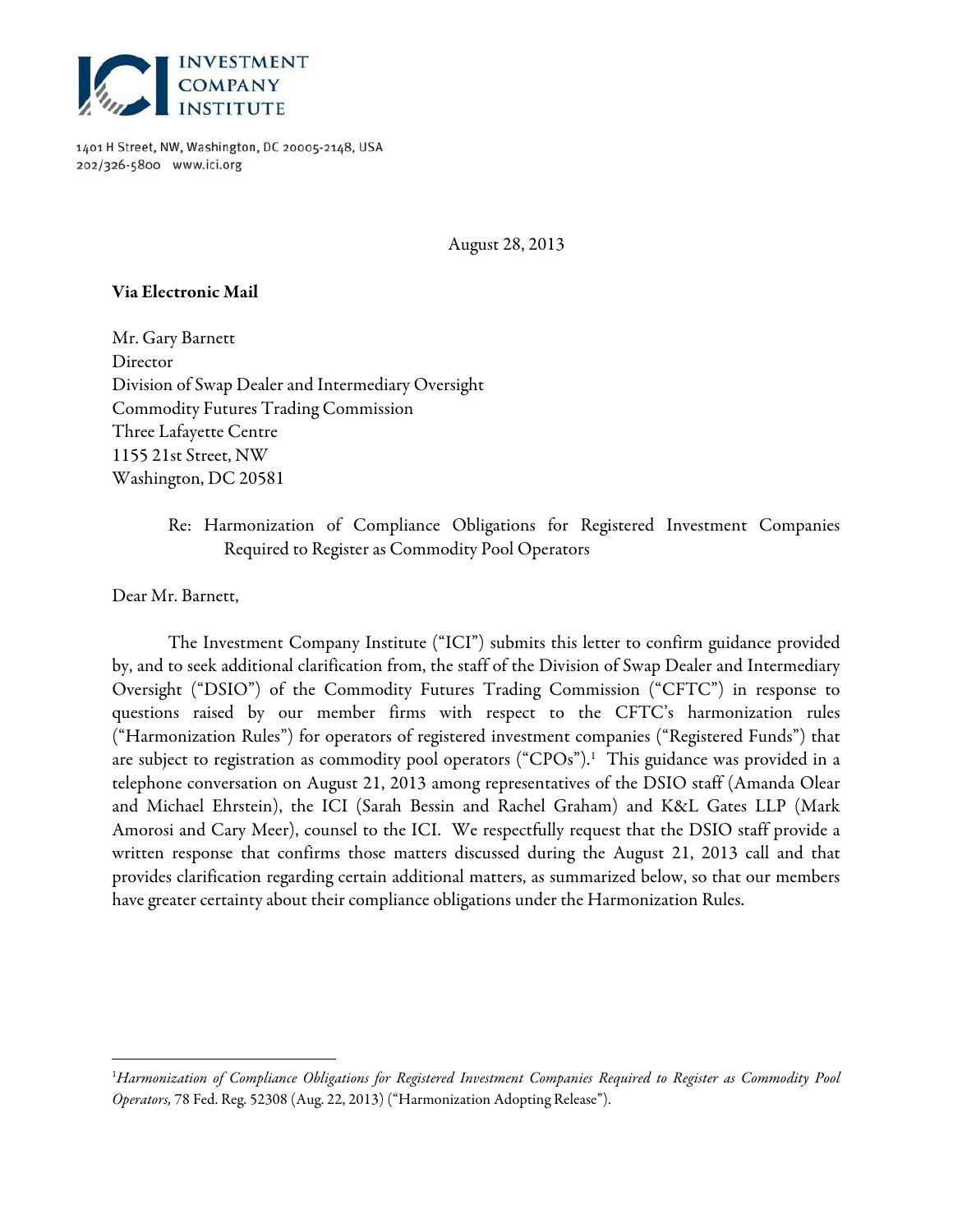### I. Compliance Dates

#### a. Disclosure Documents

The Harmonization Adopting Release states that Section  $4.12(c)(3)(i)$  will become effective on September 23, 2013. It further states that publication of the Harmonization Rules triggers the conditional compliance date that was established in the adopting release for the CFTC's amendments to Regulation 4.5. That release states in relevant part:

Entities required to register due to the amendments to  $\S$  4.5 shall be subject to the Commission's recordkeeping, reporting, and disclosure requirements set forth in part 4 of the Commission's regulations within 60 days following the effectiveness of a final rule implementing the Commission's proposed harmonization effort pursuant to the concurrent proposed rulemaking.<sup>2</sup>

In addition, the Harmonization Adopting Release states that:

Compliance will be required with the conditions adopted herein in  $\frac{6}{9}$  4.12(c)(3)(i) for open-end funds beginning when a fund files with the SEC an initial registration statement on form N-1A or, for an existing fund, its first post-effective amendment that is an annual update to an effective registration statement on form N-1A. For CPOs of closed-end funds, compliance will be required when the closed-end RIC files an initial registration statement with the SEC, or, for existing closed-end RICs, when the closed-end RIC is required to update its registration statement.<sup>3</sup>

We request confirmation from the DSIO staff that the foregoing statements from the Harmonization Adopting Release and the Regulation 4.5 Adopting Release, when read together, mean that (1) for open-end Registered Funds, any initial registration statement, or post-effective amendment that is an annual update to an existing registration statement, that is filed on or after November 22, 2013 (but not before) must comply with the conditions of Regulation  $4.12(c)(3)(i)$ ; and (2) for closedend Registered Funds, any initial registration statement, or post-effective amendment that is required to update an existing registration statement, that is filed on or after November 22, 2013 (but not before) must comply with the conditions of Regulation  $4.12(c)(3)(i).4$ 

<u>.</u>

<sup>&</sup>lt;sup>2</sup> Commodity Pool Operators and Commodity Trading Advisors: Compliance Obligations, 77 Fed. Reg. 11252, 11260 (Feb. 24, 2012) ("Regulation 4.5 Adopting Release"); see also Harmonization Adopting Release at 52308.

<sup>&</sup>lt;sup>3</sup> Harmonization Adopting Release at 52322.

 $4$  The compliance date for Regulation  $4.12(c)(3)(i)$  was calculated by adding the 60-day conditional compliance period to the September 23, 2013 effective date for this provision.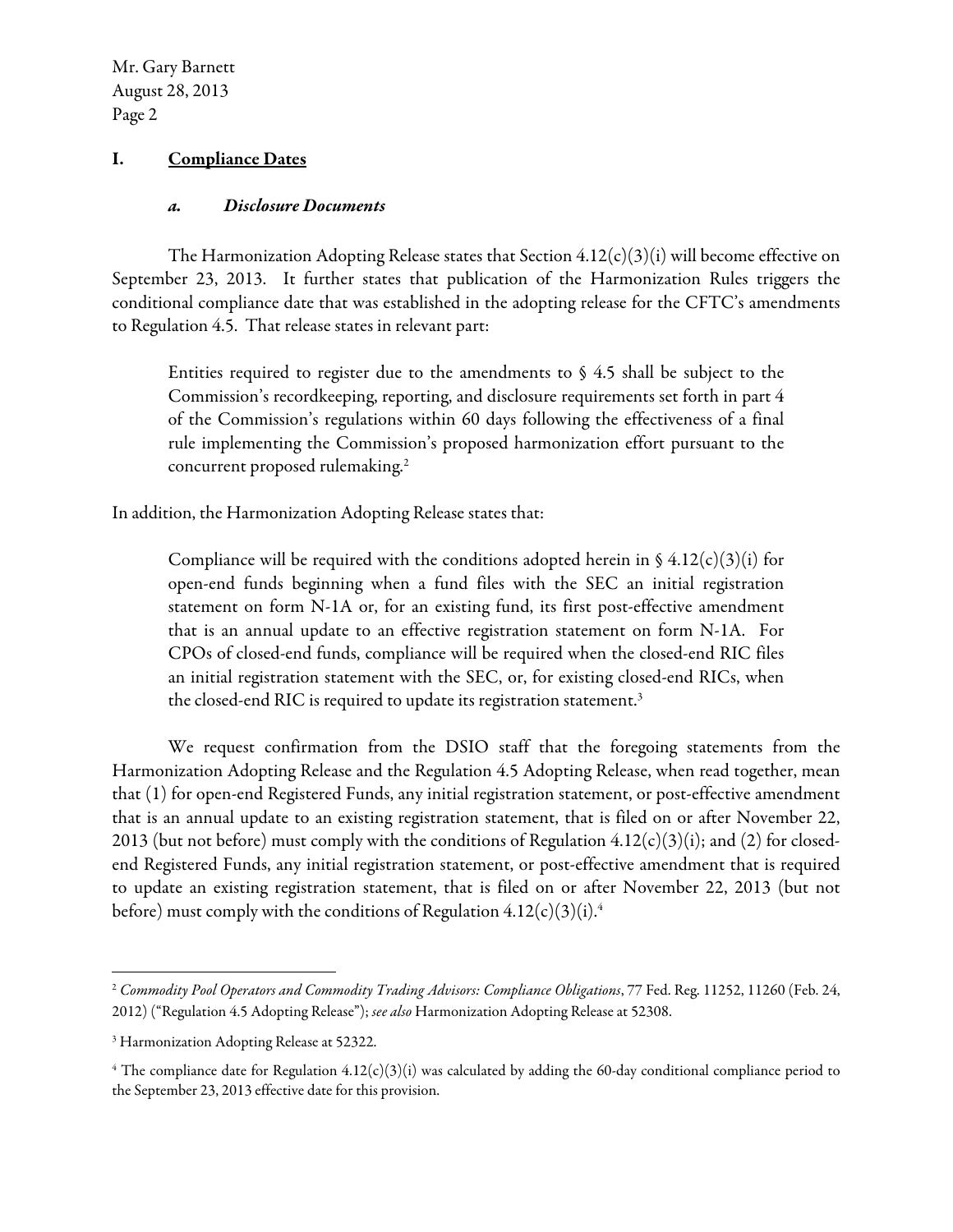# b. Exemptions Relating to Periodic Financial Statements; Filing of Claim for Exemption

The Harmonization Adopting Release states that Regulation 4.12 (with the exception of Regulation  $4.12(c)(3)(i)$ ) will become effective upon publication in the Federal Register, which occurred on August 22, 2013.<sup>5</sup> This includes the exemptions set forth in Regulation 4.12(c)(3)(ii) and (iii), as well as the requirement to file a notice with the National Futures Association ("NFA") pursuant to Regulation 4.12(d). The Harmonization Adopting Release further states that publication of the Harmonization Rules triggers the 60-day conditional compliance date set forth in the Regulation 4.5 Adopting Release. We understand, based on our conversation, and request confirmation from the DSIO staff, that Registered Fund CPOs seeking to rely on Regulation 4.12(c)(3)(ii) and (iii) must comply with the conditions of those exemptions and file the notice required by Regulation 4.12(d) on or before October 21, 2013.

#### c. Recordkeeping

The Harmonization Adopting Release states that amended Regulation 4.23 will become effective on September 23, 2013.<sup>6</sup> It further states that publication of the Harmonization Rules triggers the 60-day conditional compliance date in the Regulation 4.5 Adopting Release. We accordingly request confirmation from the DSIO staff that Registered Fund CPOs must comply with the recordkeeping requirements under amended Regulation 4.23 on or before November 22, 2013.

During our telephone conversation, we also noted that existing Registered Fund CPOs that currently maintain their records with third-party recordkeepers would technically be unable to meet the condition under Regulation  $4.12(d)(2)(i)$  that a CPO file a claim of exemption from the "main office" recordkeeping requirements under Regulation 4.23 with the NFA "before the date the commodity pool first enters into a commodity interest transaction." The same is true with respect to Regulations  $4.7(b)(5)(i)$  and  $4.23(c)(1)$ , which require a Registered Fund CPO that does not maintain its books and records at its main business office to file a statement containing information regarding the location of its books and records "[a]t the time it registers with the Commission or delegates its recordkeeping obligations…." We understand, based on our conversation, and request confirmation from the DSIO staff, that Registered Fund CPOs will be deemed to have complied with the notice requirements under Regulations  $4.12(d)(2)$ ,  $4.7(b)(5)$  and  $4.23(c)(1)$ , as applicable, if they file such notice on or before November 22, 2013.

 $\overline{a}$ 

<sup>&</sup>lt;sup>5</sup> Harmonization Adopting Release at 52308.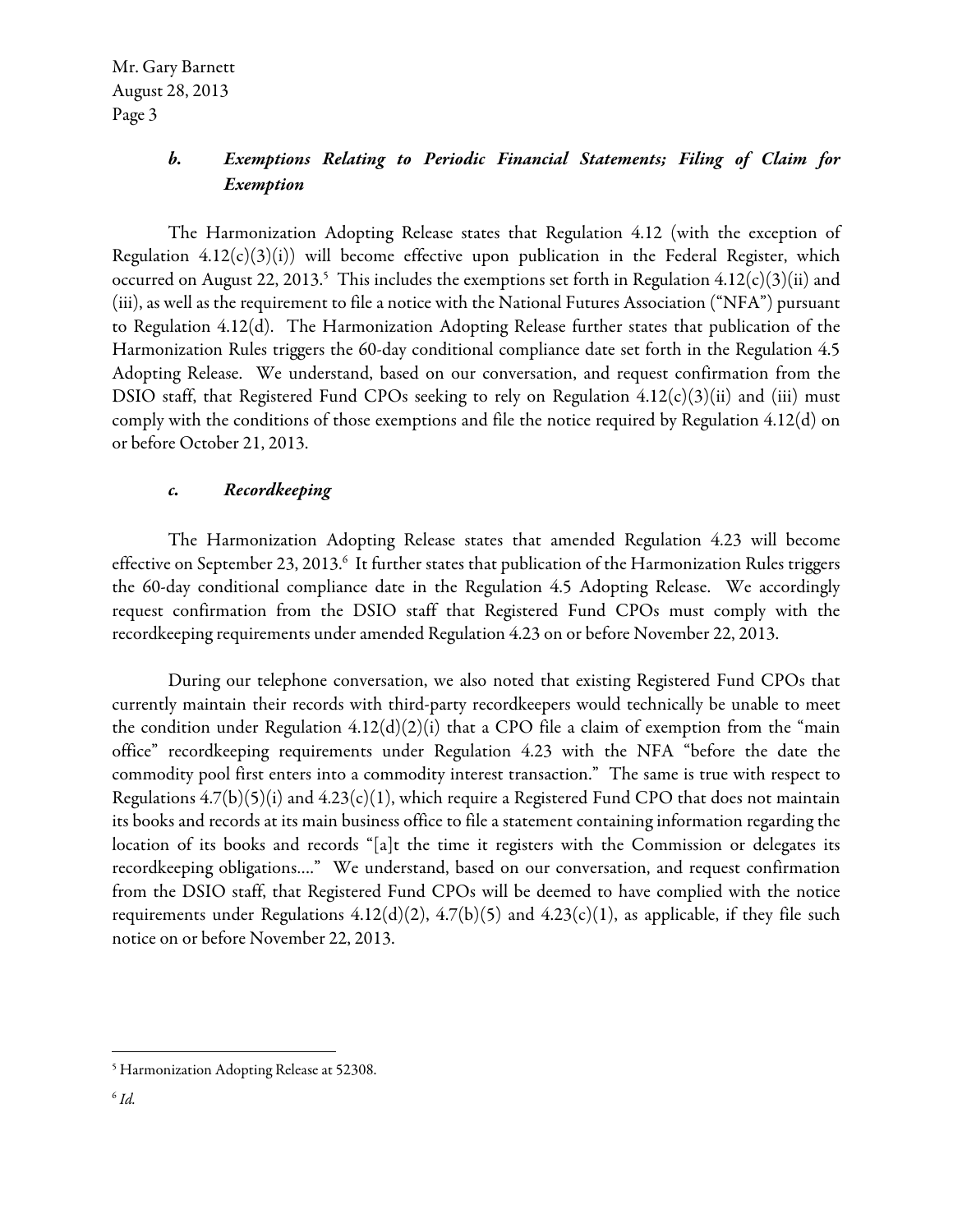## d. Form CPO-PQR

The Harmonization Adopting Release states that Registered Fund CPOs must begin to comply with Regulation 4.27, which implements CFTC Form CPO-PQR, "60 days following the effective date of the [Harmonization Rules]."7 Based on our telephone conversation, we understand, and request confirmation from the DSIO staff, that Registered Fund CPOs will be required to file their first Form CPO-PQR with respect to the quarter ending December 31, 2013.

## II. Content of Annual Reports

 The Harmonization Adopting Release states that, under the "substituted compliance" regime, Registered Fund CPOs may satisfy the CFTC's monthly account statement requirements in Regulation 4.22 by, among other things, furnishing semi-annual and annual reports to investors "as required by the SEC."8 It further states that "the CPO of a [Registered Fund] will be required to file the financial statements with the [NFA] that it prepares pursuant to its obligations with respect to the SEC." However, the text of amended Regulation 4.12(c) does not provide a specific exemption for Registered Fund CPOs from the annual report content and other requirements of Regulation 4.22(c)- (i).

We understand, based on our conversation, and request confirmation from the DSIO staff, that: (1) the annual financial statements that Registered Funds furnish to shareholders and file with the SEC as part of their filings on Form N-CSR<sup>9</sup> in accordance with the requirements under the federal securities laws will satisfy the requirements under Regulation  $4.22(c)$ -(i), and (2) the filing of such annual financial statements with the NFA within 90 days after the end of the fiscal year will satisfy the requirements of Regulation  $4.22(c)$ .<sup>10</sup> We also respectfully request that the CFTC or DSIO staff provide more definitive legal relief to Registered Fund CPOs from the requirements of Regulation 4.22(c)-(i) consistent with the foregoing, for example, through further amendments to the CFTC's part 4 regulations or no-action relief.

 $\overline{a}$ 

<sup>7</sup> Harmonization Adopting Release at 52322.

<sup>8</sup> Id. at 52320.

<sup>9</sup> Form N-CSR contains other information, in addition to annual financial statements, and we understand that the CFTC and the NFA staff do not require the other information included in Form N-CSR. Moreover, Registered Funds often file one Form N-CSR with information about multiple funds with the same fiscal year end date. If a Registered Fund CPO were required to file the entire Form N-CSR, it might be required to file information with NFA with respect to Registered Funds that do not trigger CPO registration.

<sup>&</sup>lt;sup>10</sup> We further understand that Registered Fund CPOs will not be required to file their Registered Funds' semi-annual reports with the NFA.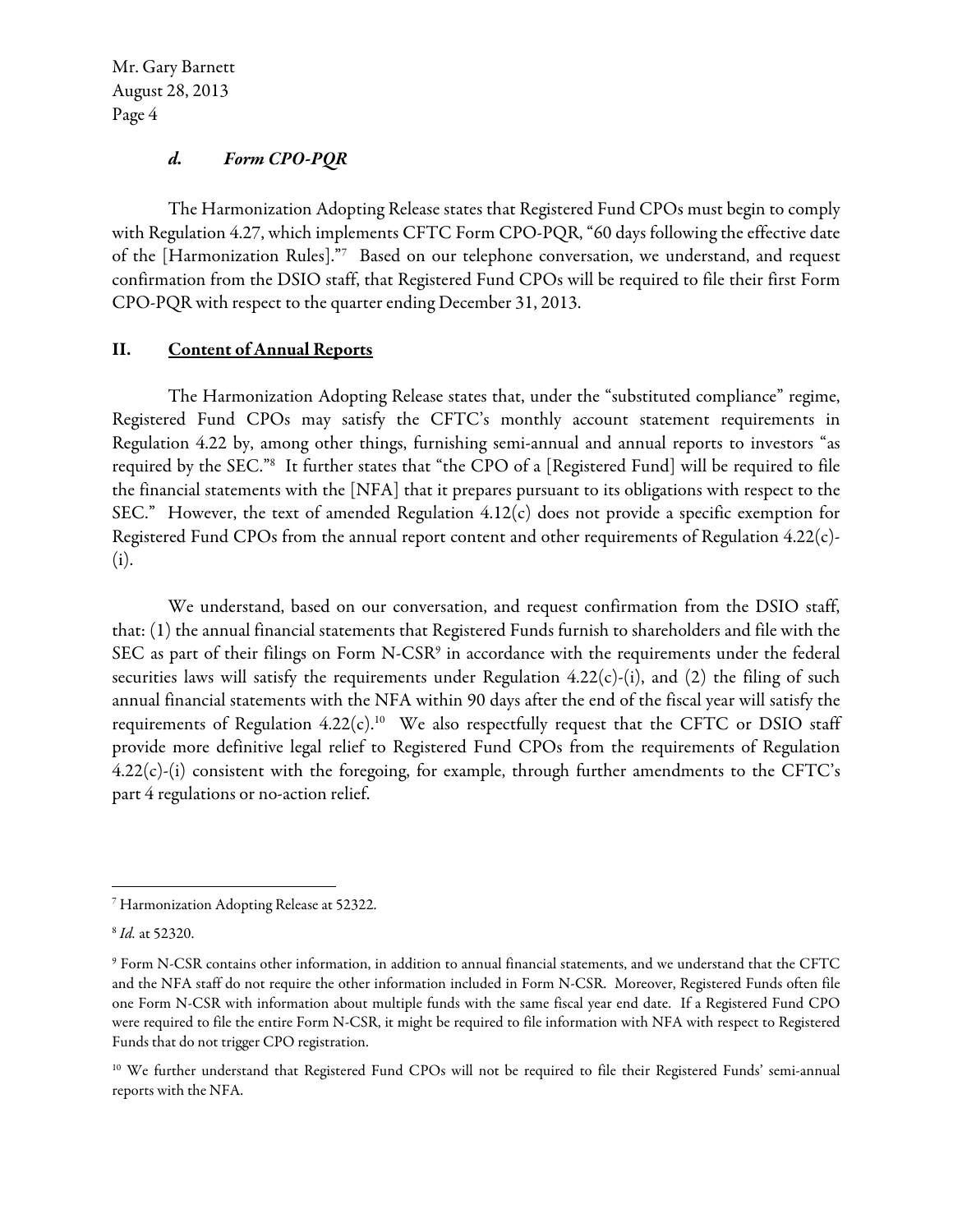#### III. Monthly Account Statements

Amended Regulation  $4.12(c)(3)(ii)$  provides that Registered Fund CPOs will be exempt "from the Account Statement distribution requirement of [Regulation] 4.22(a) and (b), provided, however, that the pool operator:

- (A) Causes the current net asset value per share to be available to participants;
- (B) Causes the pool to clearly disclose:
	- $(1)$  That *the information* will be readily accessible on an Internet Web site maintained by the pool operator or its designee or otherwise made available to participants and the means through which the information will be made available . . . ."11

 We understand, based on our conversation, and request confirmation from the DSIO staff, that: (1) Registered Fund CPOs claiming the relief under Regulation  $4.12(c)(3)(ii)$  will be exempt from both the requirements to prepare and distribute Account Statements under Regulation 4.22(a) and (b); and (2) Registered Fund CPOs may satisfy the condition in paragraph (B)(1) by posting Registered Fund net asset values ("NAVs") on an Internet Website or making such NAVs available by other means (e.g., making them available upon request), provided that the means by which the Registered Fund NAVs are made available is disclosed to investors.

### IV. Recordkeeping

 $\overline{a}$ 

### a. Disclosure Regarding the Location of Books and Records

Amended Regulation  $4.23(c)(1)(iv)(D)$  requires a CPO that does not maintain its books and records at its main business office to "disclose in [its] Disclosure Document the location of its books and records . . ." Based on our telephone conversation, we understand, and request confirmation from the DSIO staff, that Registered Fund CPOs may satisfy the disclosure requirement of Regulation  $4.23(c)(1)(iv)(D)$  by disclosing the location of their books and records in their registration statements as required by Item 33 of Form N-1A (for open-end Registered Funds) and Item 32 of Form N-2 (for closed-end Registered Funds).

<sup>&</sup>lt;sup>11</sup> Harmonization Adopting Release at 52334 (emphasis added).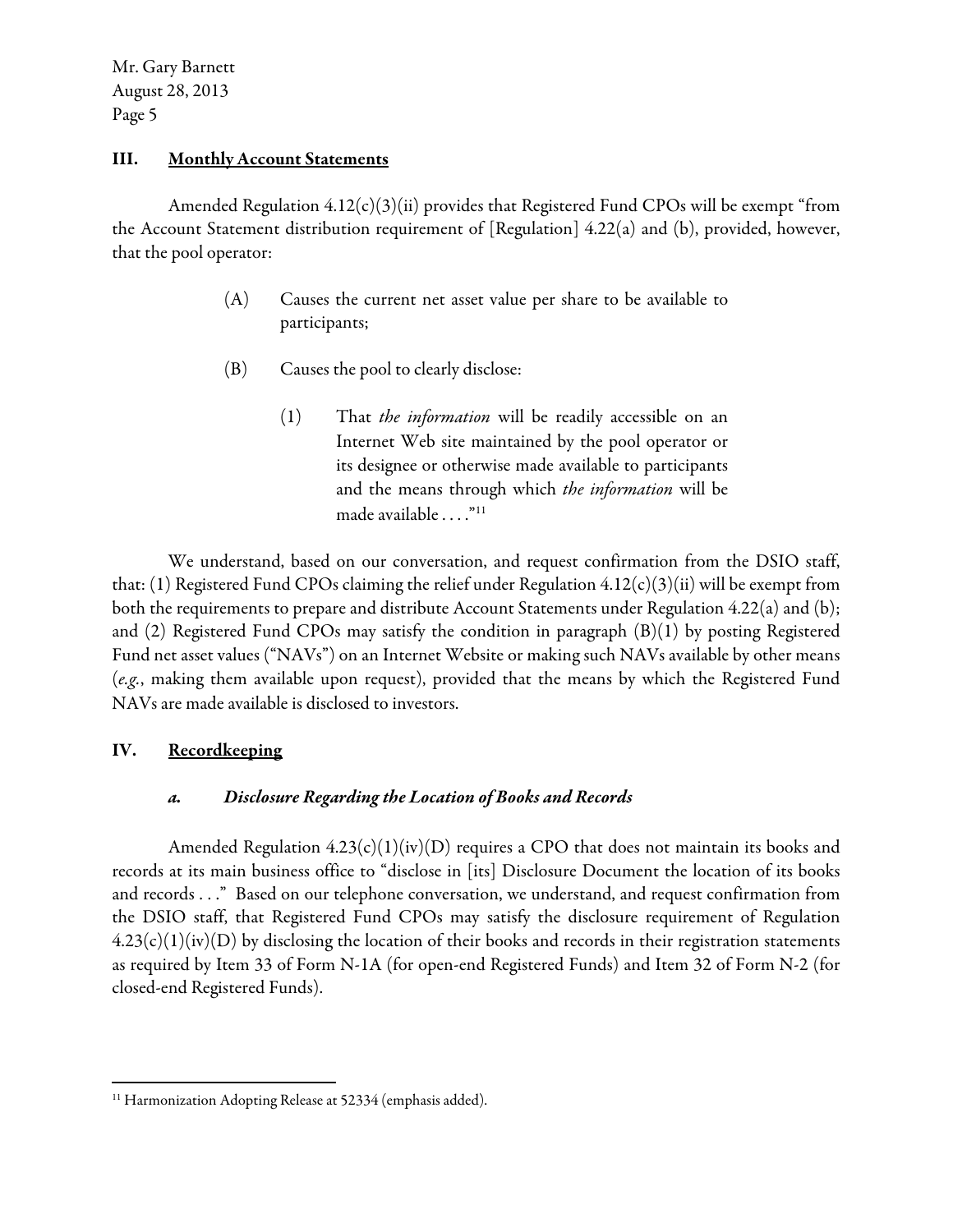#### b. Permissible Third-Party Recordkeepers

Amended Regulation 4.23 states that CPOs are permitted to maintain their books and records only with certain third-party recordkeepers: the pool's administrator, distributor or custodian, or a bank or registered broker or dealer acting in a similar capacity with respect to the pool. However, the Harmonization Adopting Release states that the CFTC "has … determined to amend § 4.23 to permit all CPOs to use third-party service providers to maintain their books and records,"12 which indicates a broader scope of relief and is more consistent with existing industry practice for Registered Funds.

As the CFTC acknowledges in the Harmonization Adopting Release, many Registered Fund CPOs currently maintain their books and records with third-party recordkeepers that are not explicitly listed in amended Regulation 4.23, including professional records maintenance companies and storage companies and sub-advisers or Commodity Trading Advisors ("CTAs").13 These Registered Fund CPOs would face an enormous burden if they were forced to transfer their books and records to the third-party recordkeepers that are permissible under amended Regulation 4.23 before the November 22, 2013 compliance date. Based on our telephone conversation, we understand, and request confirmation from the DSIO staff, that the CFTC intends to further amend Regulation 4.23 to permit Registered Fund CPOs to maintain required books and records with a broader list of third-party service providers, including with sub-advisers and CTAs to Registered Funds and professional records storage companies, and that this further amendment will be effective prior to the November 22, 2013 compliance date. We also request that, in the event that this further amendment has not been promulgated and made effective by November 22, 2013, the DSIO staff provide temporary no-action relief to Registered Fund CPOs until such time as Regulation 4.23 is further amended as outlined above.

#### c. Required Records

Although the Harmonization Rules exempt Registered Fund CPOs from many substantive compliance obligations under part 4 of the CFTC's regulations, they do not contain corresponding exemptions from the list of required books and records under Regulation 4.23. For example, Registered Fund CPOs are exempt from the Account Statement preparation and distribution requirements under Regulation 4.22(a) and (b). However, the language of Regulation 4.23 could be read to technically require the Registered Fund CPO to maintain books and records relevant to Account Statements, including the monthly statements of financial condition, statements of income, and signed account statements and annual reports called for by paragraphs (a)(10), (11) and (12) of Regulation 4.23. Similarly, Registered Fund CPOs are not required to disclose the performance of their own proprietary accounts or of the proprietary accounts of their principals, but Regulation  $4.23(b)(2)(i)$  and (ii) could

 $\overline{a}$ 

 $12$  *Id.* at 52311.

<sup>&</sup>lt;sup>13</sup> The Investment Company Act of 1940 and the rules thereunder permit Registered Funds to maintain their books and records with these third-party recordkeepers.